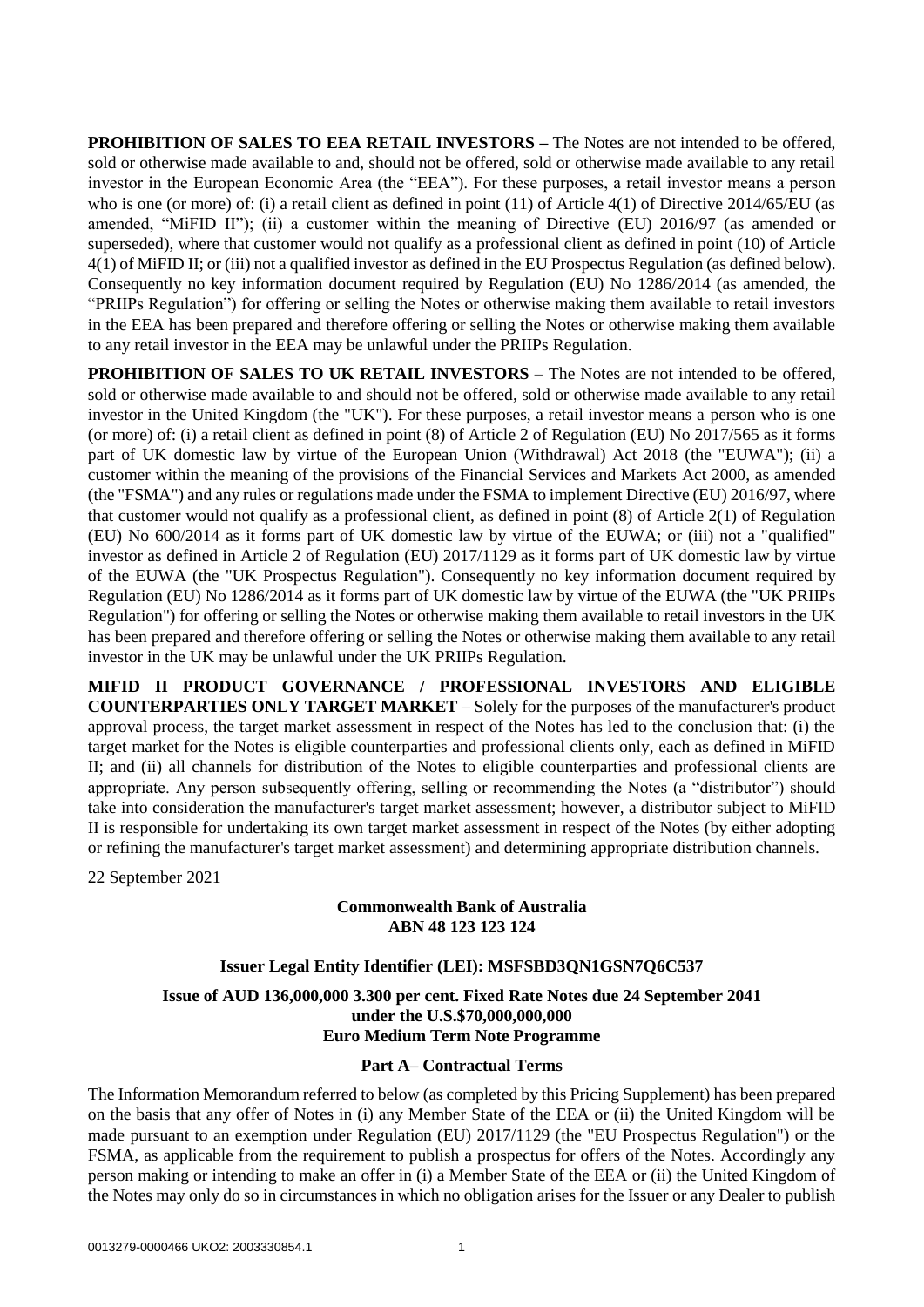a prospectus pursuant to Article 3 of the EU Prospectus Regulation or Article 3 of the UK Prospectus Regulation, as applicable or supplement a prospectus pursuant to Article 23 of the EU Prospectus Regulation or Article 23 of the UK Prospectus Regulation, as applicable, in each case, in relation to such offer. Neither the Issuer nor any Dealer has authorised, nor do they authorise, the making of any offer of Notes in circumstances in which an obligation arises for the Issuer or any Dealer to publish or supplement a prospectus for such offer.

This document constitutes the Pricing Supplement relating to the issue of Notes described herein. Terms used herein shall be deemed to be defined as such for the purposes of the Conditions set forth in the Information Memorandum dated 2 July 2021 for the issue of Notes under the Programme for which no prospectus is required to be published under the UK Prospectus Regulation or the EU Prospectus Regulation (the "Information Memorandum"). This Pricing Supplement contains the final terms of the Notes described herein and must be read in conjunction with the Information Memorandum in order to obtain all the relevant information.

The Information Memorandum is available for viewing on the Issuer's website at: https://www.commbank.com.au/about-us/group-funding/documentation.html.

| 1.  | Issuer:                     |                                                                                                           | Commonwealth Bank of Australia                                                                        |
|-----|-----------------------------|-----------------------------------------------------------------------------------------------------------|-------------------------------------------------------------------------------------------------------|
| 2.  | (i)                         | Series of which Notes are to be<br>treated as forming part:                                               | 6440                                                                                                  |
|     | (ii)                        | Tranche Number:                                                                                           | 1                                                                                                     |
| 3.  |                             | Specified Currency or Currencies:                                                                         | Australian Dollars ("AUD")                                                                            |
| 4.  |                             | <b>Aggregate Nominal Amount:</b>                                                                          |                                                                                                       |
|     | (i)                         | Series:                                                                                                   | AUD 136,000,000                                                                                       |
|     | (ii)                        | Tranche:                                                                                                  | AUD 136,000,000                                                                                       |
| 5.  | <b>Issue Price:</b>         |                                                                                                           | 100 per cent. of the Aggregate Nominal Amount                                                         |
| 6.  | (i)                         | <b>Specified Denomination:</b>                                                                            | AUD 500,000                                                                                           |
|     | (ii)                        | Calculation Amount (in relation to<br>calculation of interest on Notes in<br>global form see Conditions): | Specified Denomination                                                                                |
| 7.  | (i)                         | <b>Issue Date:</b>                                                                                        | 24 September 2021                                                                                     |
|     | (ii)                        | <b>Interest Commencement Date:</b>                                                                        | <b>Issue Date</b>                                                                                     |
| 8.  |                             | <b>Maturity Date:</b>                                                                                     | 24 September 2041                                                                                     |
|     |                             |                                                                                                           |                                                                                                       |
| 9.  |                             | <b>Interest Basis:</b>                                                                                    | <b>Fixed Rate</b>                                                                                     |
|     |                             |                                                                                                           | (further particulars specified below)                                                                 |
| 10. |                             | Redemption/Payment Basis:                                                                                 | Outstanding Principal Amount of the relevant<br>Note(s) calculated at the relevant date of redemption |
| 11. | Change                      | of<br><b>Basis</b><br>Interest<br><sub>or</sub><br>Redemption/Payment Basis:                              | Not Applicable                                                                                        |
| 12. |                             | Put/Call Options:                                                                                         | Not Applicable                                                                                        |
| 13. | <b>Status of the Notes:</b> |                                                                                                           | Subordinated                                                                                          |
| 14. |                             | Method of distribution:                                                                                   | Non-syndicated                                                                                        |
|     |                             |                                                                                                           |                                                                                                       |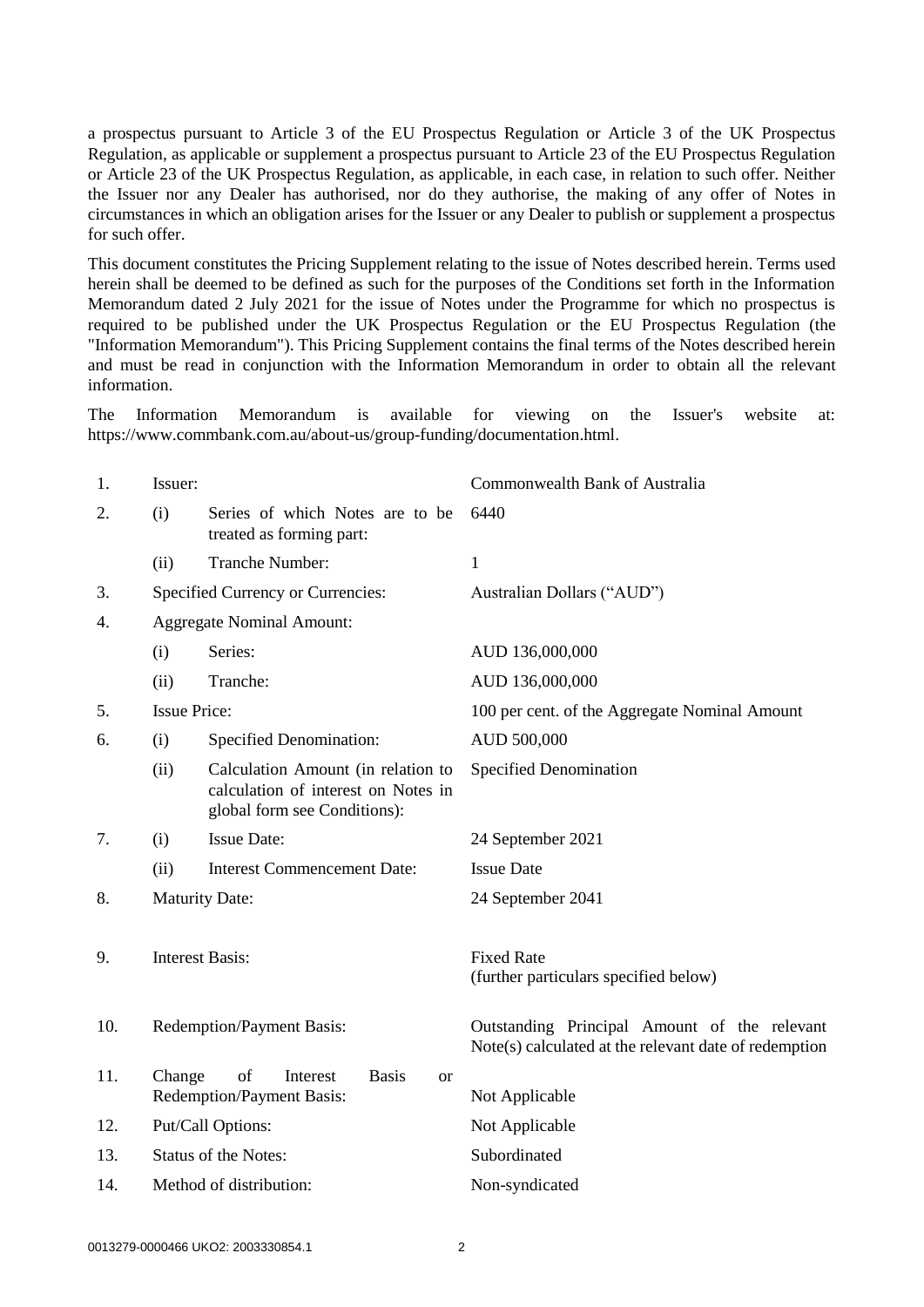# **PROVISIONS RELATING TO INTEREST (IF ANY) PAYABLE**

| 15. | <b>Fixed Rate Note Provisions:</b>                                                                                                                                                                                                    |                                                                                                                                                   | Applicable                                                                                            |
|-----|---------------------------------------------------------------------------------------------------------------------------------------------------------------------------------------------------------------------------------------|---------------------------------------------------------------------------------------------------------------------------------------------------|-------------------------------------------------------------------------------------------------------|
|     | Rate of Interest:<br>(i)                                                                                                                                                                                                              |                                                                                                                                                   | 3.300 per cent. per annum payable annually in arrear                                                  |
|     | (ii)                                                                                                                                                                                                                                  | Interest Payment Date(s):<br>(A)                                                                                                                  | 24 September in each year, up to and including the<br><b>Maturity Date</b>                            |
|     |                                                                                                                                                                                                                                       | <b>Interest Periods:</b><br>(B)                                                                                                                   | Unadjusted                                                                                            |
|     | (iii)<br>Fixed Coupon Amount(s)<br>Unsubordinated<br><b>Notes</b><br>for<br>in<br>definitive form (and in relation to<br>Unsubordinated Notes in global<br>form see Conditions):                                                      |                                                                                                                                                   | Not Applicable                                                                                        |
|     | (iv)                                                                                                                                                                                                                                  | <b>Business Day Convention:</b>                                                                                                                   | Not Applicable                                                                                        |
|     | (v)                                                                                                                                                                                                                                   | <b>Additional Business Centre(s):</b>                                                                                                             | Not Applicable                                                                                        |
|     | (vi)                                                                                                                                                                                                                                  | Calculation to be on a Calculation<br><b>Amount Basis:</b>                                                                                        | Not Applicable                                                                                        |
|     | (vii)                                                                                                                                                                                                                                 | Broken Amount(s) for<br>Unsubordinated Notes in definitive<br>form (and in relation to<br>Unsubordinated Notes in global<br>form see Conditions): | Not Applicable                                                                                        |
|     | (viii)                                                                                                                                                                                                                                | Day Count Fraction:                                                                                                                               | 30/360, unadjusted                                                                                    |
|     | (ix)                                                                                                                                                                                                                                  | Determination Date(s):                                                                                                                            | Not Applicable                                                                                        |
|     | (x)                                                                                                                                                                                                                                   | Other terms relating to the method<br>of calculating interest for Fixed<br><b>Rate Notes:</b>                                                     | None                                                                                                  |
| 16. | <b>Fixed Reset Note Provisions:</b>                                                                                                                                                                                                   |                                                                                                                                                   | Not Applicable                                                                                        |
| 17. | <b>Floating Rate Note Provisions:</b>                                                                                                                                                                                                 |                                                                                                                                                   | Not Applicable                                                                                        |
| 18. | <b>Zero Coupon Note Provisions:</b>                                                                                                                                                                                                   |                                                                                                                                                   | Not Applicable                                                                                        |
| 19. |                                                                                                                                                                                                                                       | <b>Index Linked Note Provisions:</b>                                                                                                              | Not Applicable                                                                                        |
| 20. |                                                                                                                                                                                                                                       | <b>Dual Currency Note Provisions:</b>                                                                                                             | Not Applicable                                                                                        |
|     |                                                                                                                                                                                                                                       | PROVISIONS RELATING TO REDEMPTION                                                                                                                 |                                                                                                       |
| 21. | <b>Issuer Call:</b>                                                                                                                                                                                                                   |                                                                                                                                                   | Not Applicable                                                                                        |
| 22. | <b>Investor Put:</b>                                                                                                                                                                                                                  |                                                                                                                                                   | Not Applicable                                                                                        |
| 23. | <b>Final Redemption Amount:</b>                                                                                                                                                                                                       |                                                                                                                                                   | Outstanding Principal Amount of the relevant<br>Note(s) calculated at the relevant date of redemption |
| 24. | Early Redemption Amount payable on<br>redemption for taxation or regulatory<br>reasons or on event of default and/or the<br>method of calculating the same (if required<br>or if different from that set out in Condition<br>$6(h)$ : |                                                                                                                                                   | Outstanding Principal Amount of the relevant<br>Note(s) calculated at the relevant date of redemption |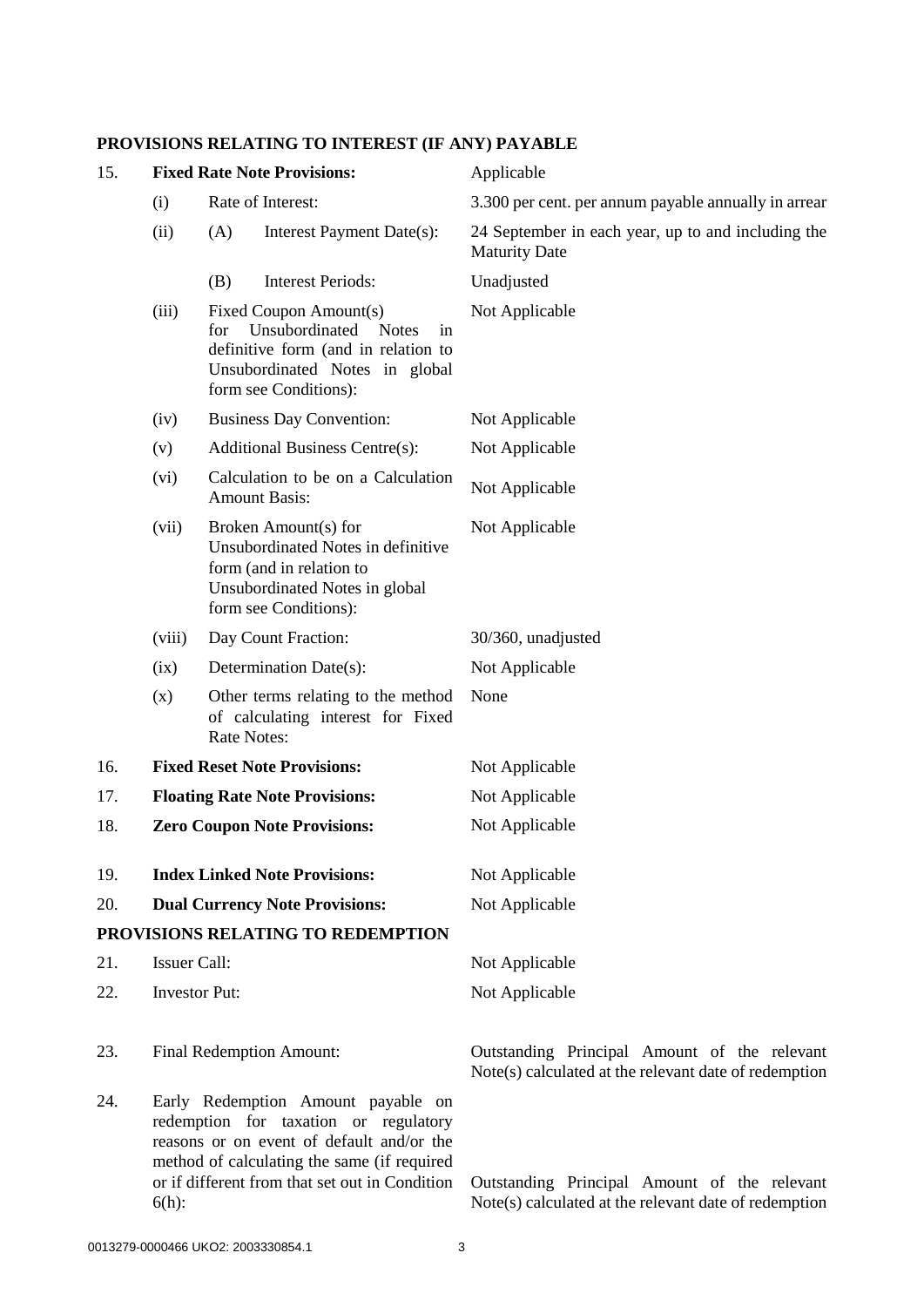## **GENERAL PROVISIONS APPLICABLE TO THE NOTES**

| 25. | Form of Notes:                                                                                                          | <b>Registered Notes:</b>                                                                                                           |
|-----|-------------------------------------------------------------------------------------------------------------------------|------------------------------------------------------------------------------------------------------------------------------------|
|     |                                                                                                                         | Registered Global Note registered in the name of a<br>nominee for a common depositary for Euroclear and<br>Clearstream, Luxembourg |
| 26. | <b>Payment Business Day Convention</b>                                                                                  | Modified Following Business Day Convention                                                                                         |
| 27. | Additional Financial Centre(s) or other<br>special provisions relating to Payment<br>Dates:                             | London and Sydney                                                                                                                  |
| 28. | Talons for future Coupons or Receipts to be<br>attached to Definitive Notes (and dates on<br>which such Talons mature): | N <sub>o</sub>                                                                                                                     |
| 29. | Details relating to Instalment Notes:<br>amount of each instalment, date on which<br>each payment is to be made:        | Not Applicable                                                                                                                     |
| 30. | Other final terms:                                                                                                      | Not Applicable                                                                                                                     |
|     | <b>DISTRIBUTION</b>                                                                                                     |                                                                                                                                    |
| 31. | If syndicated, names of Managers:                                                                                       | Not Applicable                                                                                                                     |
| 32. | If non-syndicated, name of relevant Dealer:                                                                             | Société Générale                                                                                                                   |
| 33. | Total commission and concession:                                                                                        | As agreed between the Issuer and the Dealer                                                                                        |
| 34. | U.S. Selling Restrictions:                                                                                              | Reg. S Compliance Category 2; TEFRA not<br>applicable                                                                              |
| 35. | Additional selling restrictions:                                                                                        | Not Applicable                                                                                                                     |
|     | PROVISIONS APPLICABLE TO RMB NOTES                                                                                      |                                                                                                                                    |
| 36. | <b>RMB Currency Event:</b>                                                                                              | Not Applicable                                                                                                                     |
| 37. | Spot Rate (if different from that set out in<br>Condition $7(m)$ :                                                      | Not Applicable                                                                                                                     |
| 38. | Party responsible for calculating the Spot<br>Rate:                                                                     | Not Applicable                                                                                                                     |
| 39. | Relevant Currency (if different from that in<br>Condition $7(m)$ :                                                      | Not Applicable                                                                                                                     |
| 40. | RMB Settlement Centre(s):                                                                                               | Not Applicable                                                                                                                     |
|     | PROVISIONS APPLICABLE TO SUBORDINATED NOTES                                                                             |                                                                                                                                    |
| 41. | Substitution:                                                                                                           | <b>Full Successor</b>                                                                                                              |
| 42. | <b>Exchange Number:</b>                                                                                                 | <b>Outstanding Principal Amount x Exchange Date</b><br><b>Cross Rate</b><br>P x VWAP                                               |

where:

"P" means 0.99.

"VWAP" (expressed in Australian dollars and cents) means the VWAP during the relevant VWAP Period.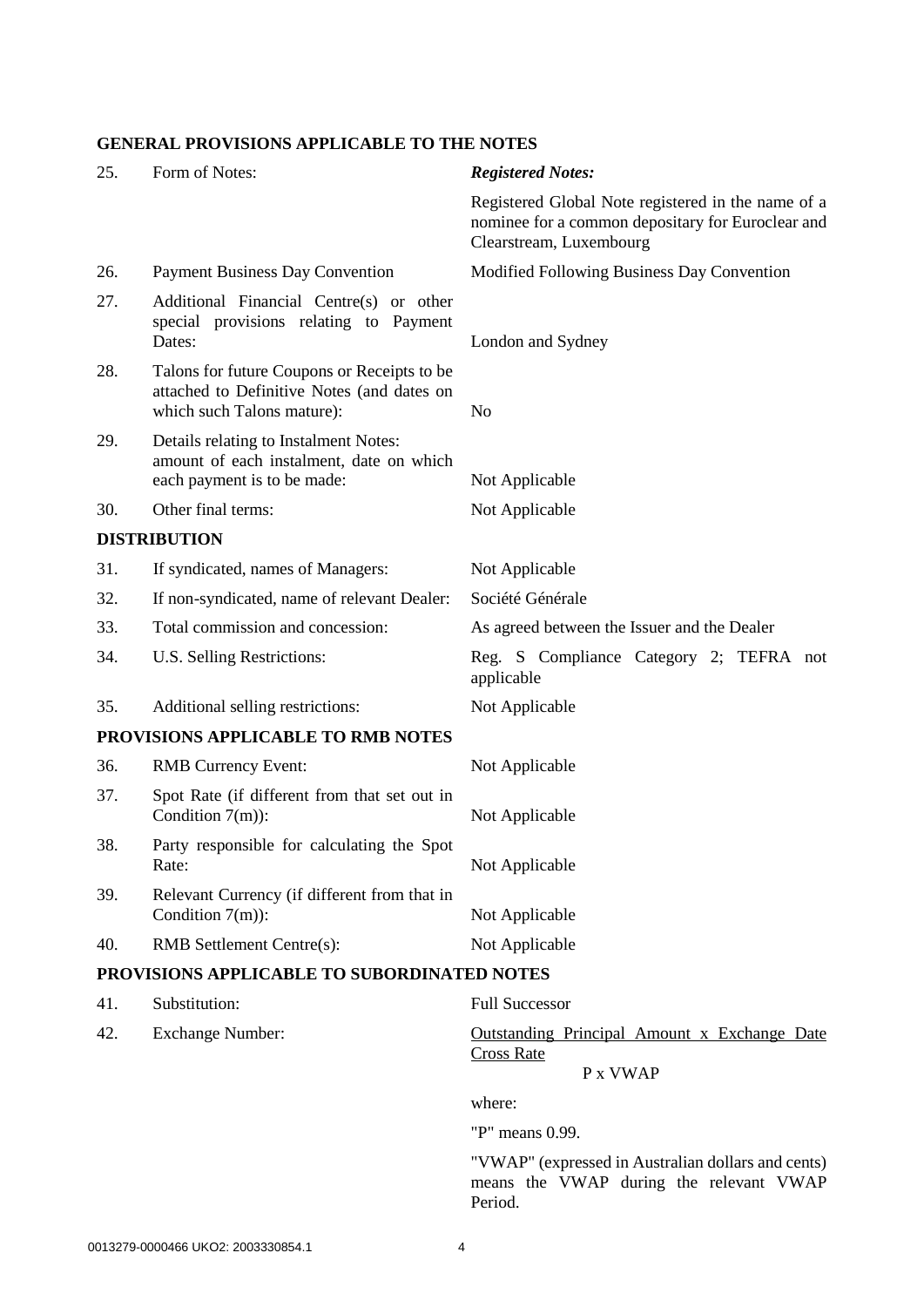"Exchange Date Cross Rate" means 1.

43. Maximum Exchange Number: Outstanding Principal Amount x Issue Date Cross Rate

0.20 x Issue Date VWAP

where:

"Issue Date Cross Rate" means 1.

#### **RESPONSIBILITY**

The Issuer accepts responsibility for the information contained in this Pricing Supplement.

Signed on behalf of **Commonwealth Bank of Australia:**

By:……………………………………….

Title: Senior Manager, Term Funding Duly authorised